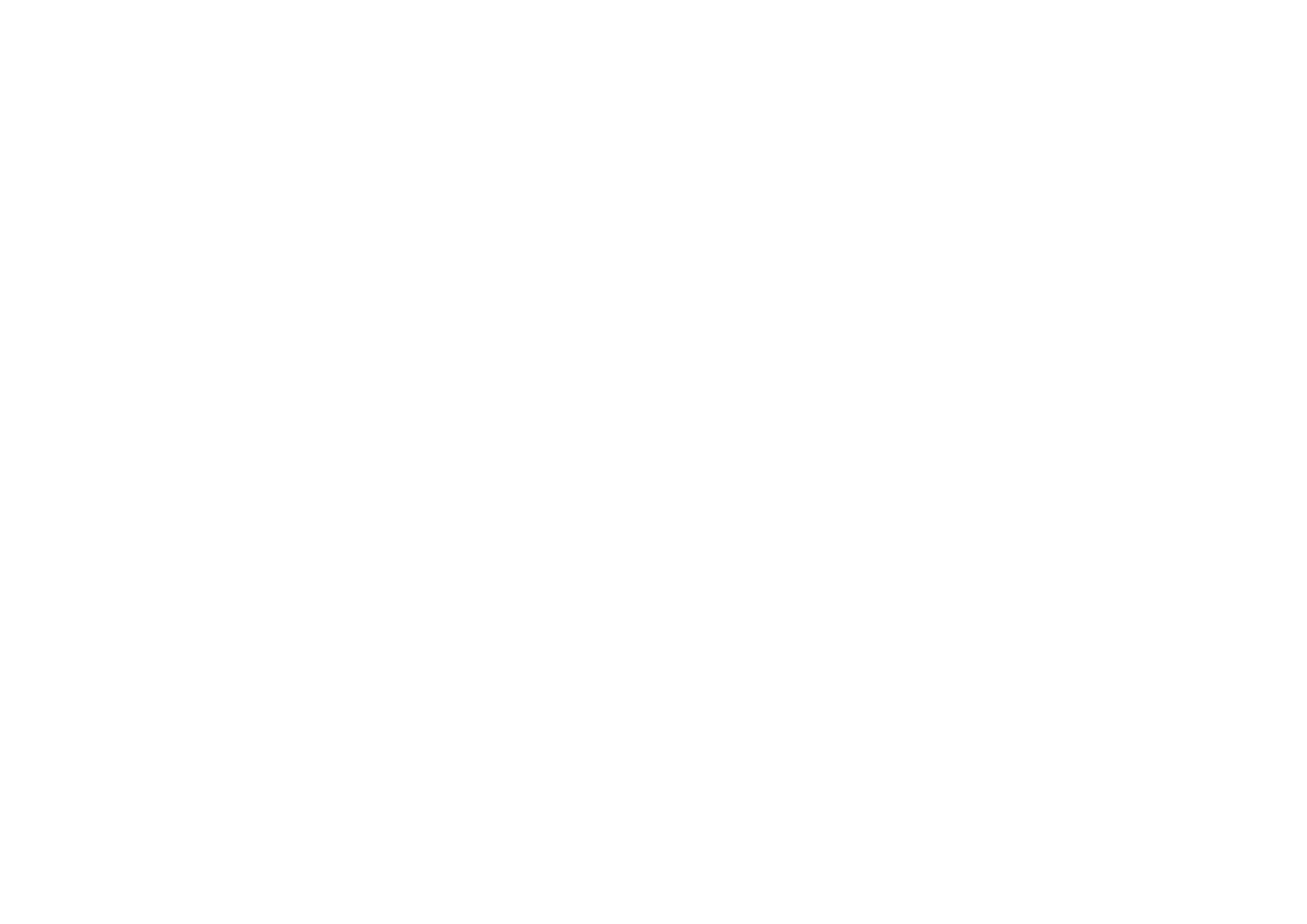

### **Old Leightonians**<br>Cricket Club

#### **AVERAGES - 2016 SEASON**

|                              |                   |                 |                              |                      |                      | <b>BATTING</b> |                |                |                |                   | <b>FIELDING</b> |                | <b>BOWLING</b> |                           |              |                     |              |       |                |
|------------------------------|-------------------|-----------------|------------------------------|----------------------|----------------------|----------------|----------------|----------------|----------------|-------------------|-----------------|----------------|----------------|---------------------------|--------------|---------------------|--------------|-------|----------------|
| <b>Name</b>                  | <b>Apps</b>       | <b>Inns</b>     | <b>N.O.</b>                  | <b>Runs</b>          | <b>H.S.</b>          | Ave            | Os:            | <b>50s</b>     | 6s             | Ct                | <b>Wk</b> ct    | <b>St</b>      | $\Omega$       | M                         | $\mathbb{R}$ | $\overline{w}$      | Eco          | Ave   | 4wkts+         |
| JC Acland-Hood               | 5                 | 5               | $\mathbf{1}$                 | 274                  | 84                   | 68.50          |                | $\overline{3}$ | $\overline{2}$ | $\overline{1}$    |                 |                |                |                           |              |                     |              |       |                |
| CAJ Allan                    | 3                 | 3               | $\overline{0}$               | 15                   | 10                   | 5.00           | $\mathbf{1}$   |                |                |                   | $\mathcal{L}$   | $\overline{2}$ |                |                           |              |                     |              |       |                |
| J Allan                      | $\mathbf{1}$<br>3 | 1<br>3          | $\overline{0}$               | $\overline{1}$       | $\overline{1}$<br>30 | 1.00<br>24.00  |                |                |                |                   |                 |                | $\overline{4}$ | $\mathbf{0}$              | 17           | $\mathbf{0}$        | 4.25         | 33.00 |                |
| <b>JW Barratt</b>            | 10                | 6               | $\mathbf{1}$<br>$\mathbf{1}$ | 48                   | 34                   | 14.00          | $\overline{2}$ |                | 1              | $\overline{1}$    |                 |                | 13             | $\overline{a}$            | 66           | $\overline{2}$      | 5.08         | 56.25 |                |
| <b>KJA Barton</b><br>D Bibby | $\overline{1}$    | $\overline{1}$  | $\overline{0}$               | 70<br>$\overline{2}$ | $\overline{2}$       | 2.00           |                |                |                | $\mathbf{1}$<br>1 |                 |                | 37.3<br>6      | $\mathcal{D}$<br>$\Omega$ | 225<br>21    | $\overline{4}$<br>1 | 6.00<br>3.50 | 21.00 |                |
| <b>WR Budge</b>              | 3                 | $\overline{2}$  | $\mathbf{1}$                 | 102                  | $52*$                | 102.00         |                | $\overline{2}$ |                |                   |                 |                |                |                           |              |                     |              |       |                |
| <b>EGV Carter</b>            | $\overline{1}$    | $\overline{1}$  | $\overline{0}$               | 45                   | 45                   | 45.00          |                |                |                |                   |                 |                | 6.3            | $\overline{1}$            | 24           | $\overline{2}$      | 3.69         | 12.00 |                |
| <b>GWV Carter</b>            | 10                |                 | 3                            | 28                   | 16                   | 7.00           | 1              |                |                |                   |                 |                |                |                           |              |                     |              |       |                |
| JE Crosfield                 | 8                 | 6               | $\mathbf{1}$                 | 20                   | 8                    | 4.00           | $\overline{2}$ |                |                | $\overline{3}$    |                 |                | 30.2           | $\Omega$                  | 166          | 11                  | 5.47         | 15.09 |                |
| D Doraisamy                  | $\overline{4}$    | $\overline{4}$  | $\mathbf{0}$                 | 53                   | 27                   | 13.25          | $\mathbf{1}$   |                | $\overline{2}$ |                   |                 |                | 23             | $\overline{3}$            | 125          | 5                   | 5.43         | 25.00 |                |
| <b>GHJ Frankland</b>         | $\overline{2}$    | $\mathbf{1}$    | $\mathbf{0}$                 | 12                   | 12                   | 12.00          |                |                |                | 1                 |                 |                | $\overline{9}$ | $\Omega$                  | 54           | $\overline{2}$      | 6.00         | 27.00 |                |
| <b>TF Gillmor</b>            | 6                 | 6               | $\mathbf{0}$                 | 167                  | 62                   | 27.83          | $\mathbf{1}$   | $\mathbf{1}$   | 5              |                   |                 |                |                |                           |              |                     |              |       |                |
| JJ Groom                     | $\mathbf{1}$      |                 |                              |                      |                      |                |                |                |                |                   |                 |                |                |                           |              |                     |              |       |                |
| <b>ND Hayles</b>             | 12                | $7\overline{ }$ | $\mathbf{0}$                 | 165                  | 59                   | 23.57          | $\mathbf{1}$   | $\mathbf{1}$   |                | $\mathbf{1}$      | 5               | $\overline{4}$ | $\overline{2}$ | $\mathbf{0}$              | 24           | $\mathbf{0}$        | 12.00        |       |                |
| <b>EG Hunter</b>             | $\overline{4}$    | $\overline{2}$  | $\mathbf{1}$                 | 44                   | 25                   | 44.00          |                |                | $\mathbf{1}$   |                   |                 |                | 24             | $\overline{3}$            | 90           | $\overline{7}$      | 3.75         | 12.86 | $\mathbf{1}$   |
| NA Jackson                   | 5                 | $\overline{3}$  | $\mathbf{1}$                 | 10                   | $5*$                 | 5.00           |                |                |                | $\overline{2}$    |                 |                | 6              | $\mathbf{0}$              | 39           | $\overline{3}$      | 6.50         | 13.00 |                |
| AJ Jeffries                  | $\overline{4}$    | $\overline{3}$  | $\mathbf 0$                  | 80                   | 30                   | 26.67          |                |                |                | $\mathbf{1}$      |                 |                | $\overline{2}$ | $\Omega$                  | 25           | $\mathbf{0}$        | 12.50        |       |                |
| J Kirton                     | $\mathbf{1}$      |                 |                              |                      |                      |                |                |                |                | $\mathbf{1}$      |                 |                | 5              | $\mathbf{0}$              | 31           | $\mathbf{0}$        | 6.20         |       |                |
| J Leach                      | $\mathbf{1}$      |                 |                              |                      |                      |                |                |                |                |                   |                 |                | $\mathbf{1}$   | $\Omega$                  | 11           | $\mathbf{0}$        | 11.00        |       |                |
| W McKay                      | $\mathbf{1}$      | $\mathbf{1}$    | $\mathbf{0}$                 | 60                   | 60                   | 60.00          |                | $\mathbf{1}$   |                |                   |                 |                |                |                           |              |                     |              |       |                |
| AW Moss                      | $\overline{7}$    | 6               | $\overline{2}$               | 27                   | 16                   | 6.75           |                |                |                | 3                 |                 |                |                |                           |              |                     |              |       |                |
| SN Narayanasamy              | 10                | 9               | $\overline{3}$               | 301                  | $54*$                | 50.17          | $\mathbf{1}$   | $\overline{3}$ | 16             | $\overline{2}$    |                 |                | 81.3           | 13                        | 280          | 18                  | 3.44         | 15.56 | $\mathbf{1}$   |
| SR Narayanasamy              | 14                | 10              | $\overline{2}$               | 98                   | 42                   | 12.25          | $\overline{2}$ |                | $\mathbf{1}$   | 6                 |                 |                | 97.2           | 10                        | 431          | 23                  | 4.43         | 18.74 | $\overline{2}$ |
| JP Newell Price              | $\overline{2}$    | $\overline{2}$  | $\mathbf{0}$                 | 22                   | $\overline{22}$      | 11.00          | $\mathbf{1}$   |                | 1              |                   |                 |                | 9              | $\overline{3}$            | 20           | $\mathbf{0}$        | 2.22         |       |                |
| <b>RC Newell Price</b>       | $\overline{9}$    | 8               | $\overline{2}$               | 59                   | 31                   | 9.83           | $\overline{3}$ |                |                | $\mathbf{1}$      |                 |                | 65.5           | 5                         | 260          | 10                  | 3.95         | 26.00 |                |
| C Obin                       | $\mathbf{1}$      | $\mathbf{1}$    | $\mathbf{0}$                 | $\mathbf{0}$         | $\overline{0}$       | 0.00           | $\mathbf{1}$   |                |                |                   |                 |                | $\overline{3}$ | $\mathbf{0}$              | 24           | 1                   | 8.00         | 24.00 |                |
| D Park                       | $\mathbf{1}$      | $\mathbf{1}$    | $\mathbf{0}$                 | 8                    | $\overline{8}$       | 8.00           |                |                |                |                   |                 |                | $\overline{3}$ | $\Omega$                  | 19           | $\mathbf{0}$        | 6.33         |       |                |
| <b>SAS Powers</b>            | 14                | 13              | 3                            | 282                  | 54                   | 28.20          | $\mathbf{1}$   | $\mathbf{1}$   | $\mathbf{1}$   | 8                 | 1               | 1              | 14             | $\mathbf{0}$              | 108          | 5                   | 7.71         | 21.60 |                |
| <b>MRM Price</b>             | $\mathbf{1}$      | $\mathbf{1}$    | $\Omega$                     | 34                   | 34                   | 34.00          |                |                |                | 1                 |                 |                |                |                           |              |                     |              |       |                |
| CJ Pye-Smith                 | 5                 | $\mathbf{1}$    | $\Omega$                     | $\overline{3}$       | $\overline{3}$       | 3.00           |                |                |                | $\overline{2}$    |                 |                | 27.3           | $\overline{4}$            | 154          | 6                   | 5.60         | 25.67 |                |
| <b>GK Samuels</b>            | $\overline{2}$    | $\overline{2}$  | $\Omega$                     | $\overline{3}$       | $\overline{3}$       | 1.50           | $\mathbf{1}$   |                |                | $\mathbf{1}$      |                 |                | 13.4           | $\Omega$                  | 62           | $\mathbf{1}$        | 4.54         | 62.00 |                |
| TJ Scrase                    | $\overline{2}$    | $\overline{2}$  | $\mathbf{1}$                 | 64                   | $46*$                | 64.00          |                |                |                |                   |                 |                | 5.4            | $\Omega$                  | 27           | 1                   | 4.76         | 27.00 |                |
| <b>GK Shacklady</b>          | 3                 | $\overline{2}$  | $\mathbf{1}$                 | 103                  | $54*$                | 103.00         |                | $\mathbf{1}$   |                |                   |                 |                | 15             | $\Omega$                  | 100          | $\overline{4}$      | 6.67         | 25.00 |                |
| C Stevens                    | $\mathbf{1}$      | $\mathbf{1}$    | $\mathbf{0}$                 | $\mathbf{1}$         | $\mathbf{1}$         | 1.00           |                |                |                |                   |                 |                | $\overline{4}$ | $\Omega$                  | 29           | $\mathbf{0}$        | 7.25         |       |                |
| <b>RB</b> Stone              | $\overline{2}$    | $\overline{2}$  | $\mathbf{0}$                 | 9                    | $\overline{9}$       | 4.50           | $\mathbf{1}$   |                |                |                   |                 |                | 11             | $\overline{1}$            | 40           | $\overline{2}$      | 3.64         | 20.00 |                |
| <b>MSE Storey</b>            | $\overline{2}$    |                 |                              |                      |                      |                |                |                |                |                   |                 |                | 15             | $\mathbf{0}$              | 82           | $\mathbf{1}$        | 5.47         | 82.00 |                |
| CG Williams                  | $\mathbf{1}$      | $\mathbf{1}$    | $\mathbf{1}$                 | $\Omega$             | $0^*$                |                |                |                |                | 1                 |                 |                |                |                           |              |                     |              |       |                |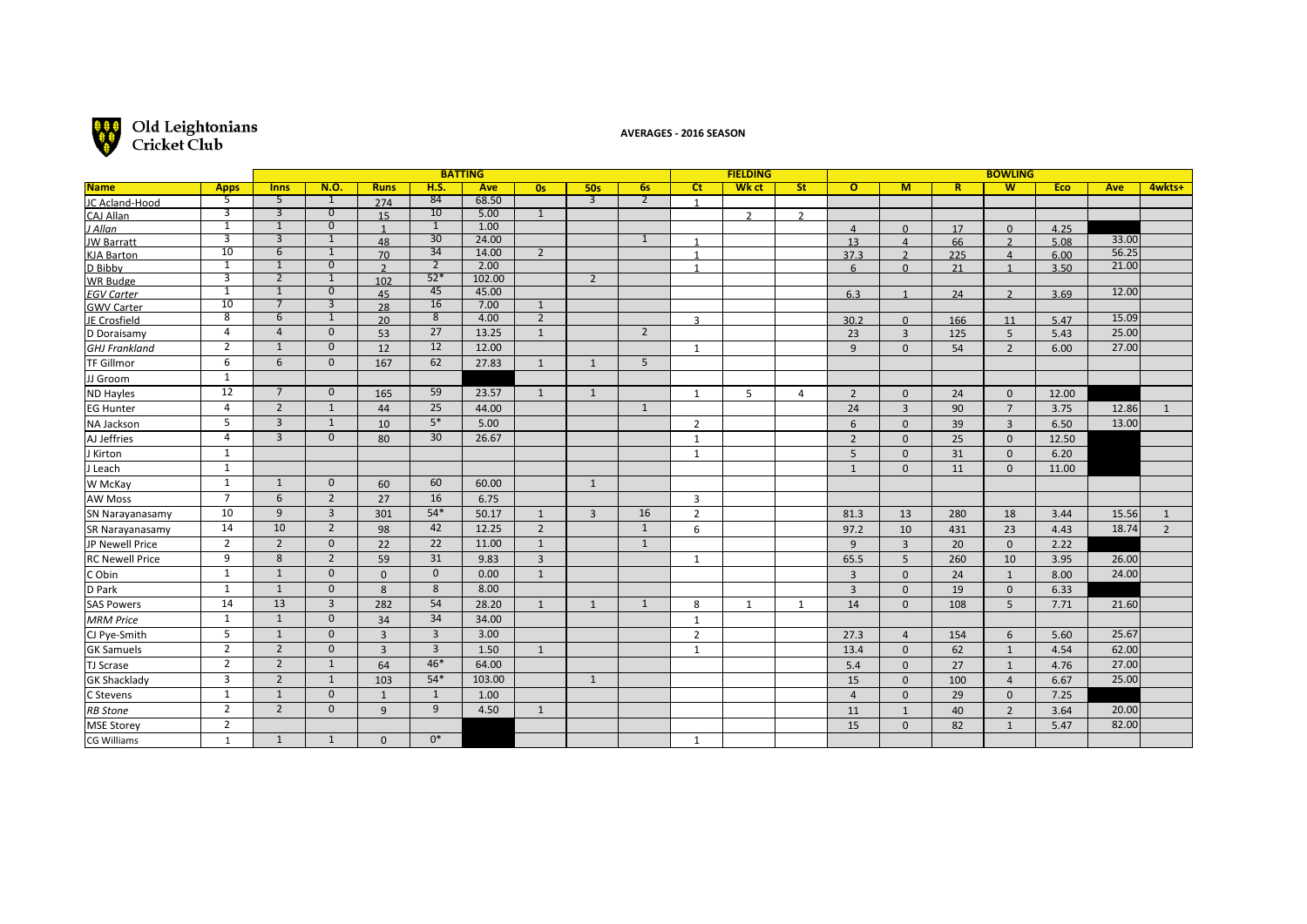

## Old Leightonians<br>Cricket Club

|                        | <b>How batsmen were out</b> |                |                |                |                   |                |                |  |  |  |
|------------------------|-----------------------------|----------------|----------------|----------------|-------------------|----------------|----------------|--|--|--|
| <b>Name</b>            | <b>Bowled</b>               | Caught         | <b>LBW</b>     | <b>Stumped</b> | <b>Hit wicket</b> | <b>Run Out</b> | <b>Not Out</b> |  |  |  |
| JC Acland-Hood         | $\overline{1}$              | $\overline{2}$ |                |                |                   | $\overline{1}$ | $\overline{1}$ |  |  |  |
| CAJ Allan              |                             | $\overline{3}$ |                |                |                   |                |                |  |  |  |
| J Allan                | $\overline{1}$              |                |                |                |                   |                |                |  |  |  |
| <b>JW Barratt</b>      |                             | $\overline{1}$ |                |                |                   | $\overline{1}$ | $\overline{1}$ |  |  |  |
| <b>KJA Barton</b>      | $\overline{3}$              | $\overline{1}$ | $\mathbf{1}$   |                |                   |                | $\mathbf{1}$   |  |  |  |
| D Bibby                |                             |                | $\mathbf{1}$   |                |                   |                |                |  |  |  |
| <b>WR Budge</b>        |                             | $\overline{1}$ |                |                |                   |                | $\overline{1}$ |  |  |  |
| <b>EGV Carter</b>      | $\overline{1}$              |                |                |                |                   |                |                |  |  |  |
| <b>GWV Carter</b>      | $\overline{3}$              |                |                | 1              |                   |                | $\overline{3}$ |  |  |  |
| JE Crosfield           | $\overline{2}$              |                |                | $\overline{2}$ |                   | $\overline{1}$ | $\overline{1}$ |  |  |  |
| AP Dawson              |                             |                |                |                |                   |                |                |  |  |  |
| D Doraisamy            | $\overline{3}$              | $\overline{1}$ |                |                |                   |                |                |  |  |  |
| <b>GHJ Frankland</b>   |                             | $\overline{1}$ |                |                |                   |                |                |  |  |  |
| <b>TF Gillmor</b>      | $\overline{1}$              | $\overline{5}$ |                |                |                   |                |                |  |  |  |
| JJ Groom               |                             |                |                |                |                   |                |                |  |  |  |
| <b>ND Hayles</b>       | 3                           | $\overline{2}$ | $\overline{2}$ |                |                   |                |                |  |  |  |
| <b>EG Hunter</b>       | $\overline{1}$              |                |                |                |                   |                | $\mathbf{1}$   |  |  |  |
| NA Jackson             | $\overline{2}$              |                |                |                |                   |                | $\overline{1}$ |  |  |  |
| AJ Jeffries            | $\overline{1}$              | 1              |                | 1              |                   |                |                |  |  |  |
| J Kirton               |                             |                |                |                |                   |                |                |  |  |  |
| J Leach                |                             |                |                |                |                   |                |                |  |  |  |
| W McKay                |                             |                |                |                |                   | $\mathbf{1}$   |                |  |  |  |
| AW Moss                | $\overline{1}$              | $\mathbf{1}$   |                |                |                   | $\overline{2}$ | $\overline{2}$ |  |  |  |
| SN Narayanasamy        | $\overline{2}$              | 4              |                |                |                   |                | $\overline{3}$ |  |  |  |
| SR Narayanasamy        | $\overline{3}$              | $\overline{4}$ |                |                |                   | $\overline{1}$ | $\overline{2}$ |  |  |  |
| JP Newell Price        |                             | $\overline{1}$ | $\mathbf{1}$   |                |                   |                |                |  |  |  |
| <b>RC Newell Price</b> |                             | $\overline{4}$ | $\mathbf{1}$   |                |                   | $\mathbf{1}$   | $\overline{2}$ |  |  |  |
| C Obin                 |                             | $\overline{1}$ |                |                |                   |                |                |  |  |  |
| D Park                 |                             |                | $\mathbf 1$    |                |                   |                |                |  |  |  |
| <b>SAS Powers</b>      | 4                           | 4              | $\overline{2}$ |                |                   |                | 3              |  |  |  |
| <b>MRM Price</b>       | $\overline{1}$              |                |                |                |                   |                |                |  |  |  |
| CJ Pye-Smith           |                             |                | $\mathbf{1}$   |                |                   |                |                |  |  |  |
| <b>GK Samuels</b>      | $\mathbf{1}$                | $\mathbf{1}$   |                |                |                   |                |                |  |  |  |
| <b>TJ Scrase</b>       |                             | $\overline{1}$ |                |                |                   |                | $\mathbf{1}$   |  |  |  |
| <b>GK Shacklady</b>    |                             | $\overline{1}$ |                |                |                   |                | $\overline{1}$ |  |  |  |
| C Stevens              |                             | $\overline{1}$ |                |                |                   |                |                |  |  |  |
| <b>RB</b> Stone        | $\overline{1}$              |                | $\mathbf{1}$   |                |                   |                |                |  |  |  |
| <b>MSE Storey</b>      |                             |                |                |                |                   |                |                |  |  |  |
| <b>CG Williams</b>     |                             |                |                |                |                   |                | $\mathbf{1}$   |  |  |  |

|                        |                | <b>How bowlers took wickets</b> |                |                |                   |  |  |  |  |  |
|------------------------|----------------|---------------------------------|----------------|----------------|-------------------|--|--|--|--|--|
| <b>Name</b>            | <b>Bowled</b>  | <b>Caught</b>                   | <b>LBW</b>     | <b>Stumped</b> | <b>Hit Wicket</b> |  |  |  |  |  |
| JC Acland-Hood         |                |                                 |                |                |                   |  |  |  |  |  |
| CAJ Allan              |                |                                 |                |                |                   |  |  |  |  |  |
| J Allan                |                |                                 |                |                |                   |  |  |  |  |  |
| <b>JW Barratt</b>      | $\overline{2}$ |                                 |                |                |                   |  |  |  |  |  |
| <b>KJA Barton</b>      |                | 4                               |                |                |                   |  |  |  |  |  |
| D Bibby                | $\mathbf{1}$   |                                 |                |                |                   |  |  |  |  |  |
| <b>WR Budge</b>        |                |                                 |                |                |                   |  |  |  |  |  |
| <b>EGV Carter</b>      | $\mathbf{1}$   |                                 | $\mathbf{1}$   |                |                   |  |  |  |  |  |
| <b>GWV Carter</b>      |                |                                 |                |                |                   |  |  |  |  |  |
| JE Crosfield           | $\overline{2}$ | 8                               |                | $\mathbf{1}$   |                   |  |  |  |  |  |
| AP Dawson              |                |                                 |                |                |                   |  |  |  |  |  |
| D Doraisamy            | 3              | $\overline{2}$                  |                |                |                   |  |  |  |  |  |
| <b>GHJ Frankland</b>   |                | $\overline{2}$                  |                |                |                   |  |  |  |  |  |
| <b>TF Gillmor</b>      |                |                                 |                |                |                   |  |  |  |  |  |
| J Groom                |                |                                 |                |                |                   |  |  |  |  |  |
| ND Hayles              |                |                                 |                |                |                   |  |  |  |  |  |
| <b>EG Hunter</b>       | $\overline{4}$ | $\mathbf{1}$                    | $\overline{2}$ |                |                   |  |  |  |  |  |
| NA Jackson             | 3              |                                 |                |                |                   |  |  |  |  |  |
| AJ Jeffries            |                |                                 |                |                |                   |  |  |  |  |  |
| J Kirton               |                |                                 |                |                |                   |  |  |  |  |  |
| J Leach                |                |                                 |                |                |                   |  |  |  |  |  |
| W McKay                |                |                                 |                |                |                   |  |  |  |  |  |
| <b>AW Moss</b>         |                |                                 |                |                |                   |  |  |  |  |  |
| SN Narayanasamy        | 11             | 6                               | $\mathbf{1}$   |                |                   |  |  |  |  |  |
| SR Narayanasamy        | 11             | 5                               | 4              | $\overline{3}$ |                   |  |  |  |  |  |
| JP Newell Price        |                |                                 |                |                |                   |  |  |  |  |  |
| <b>RC Newell Price</b> | $\overline{2}$ | $\overline{3}$                  | $\overline{4}$ | $\overline{2}$ | $\mathbf{1}$      |  |  |  |  |  |
| C Obin                 | $\overline{1}$ |                                 |                |                |                   |  |  |  |  |  |
| D Park                 |                |                                 |                |                |                   |  |  |  |  |  |
| <b>SAS Powers</b>      | $\mathbf{1}$   | 3                               | $\mathbf{1}$   |                |                   |  |  |  |  |  |
| <b>MRM Price</b>       |                |                                 |                |                |                   |  |  |  |  |  |
| CJ Pye-Smith           |                | $\overline{4}$                  |                | $\mathbf{1}$   |                   |  |  |  |  |  |
| <b>GK Samuels</b>      |                | $\mathbf{1}$                    |                |                |                   |  |  |  |  |  |
| <b>TJ Scrase</b>       |                | $\mathbf{1}$                    |                |                |                   |  |  |  |  |  |
| <b>GK Shacklady</b>    | $\overline{2}$ | $\overline{2}$                  |                |                |                   |  |  |  |  |  |
| C Stevens              |                |                                 |                |                |                   |  |  |  |  |  |
| <b>RB</b> Stone        |                | $\overline{1}$                  | $\mathbf{1}$   |                |                   |  |  |  |  |  |
| <b>MSE Storey</b>      |                | $\overline{1}$                  |                |                |                   |  |  |  |  |  |
| <b>CG Williams</b>     |                |                                 |                |                |                   |  |  |  |  |  |